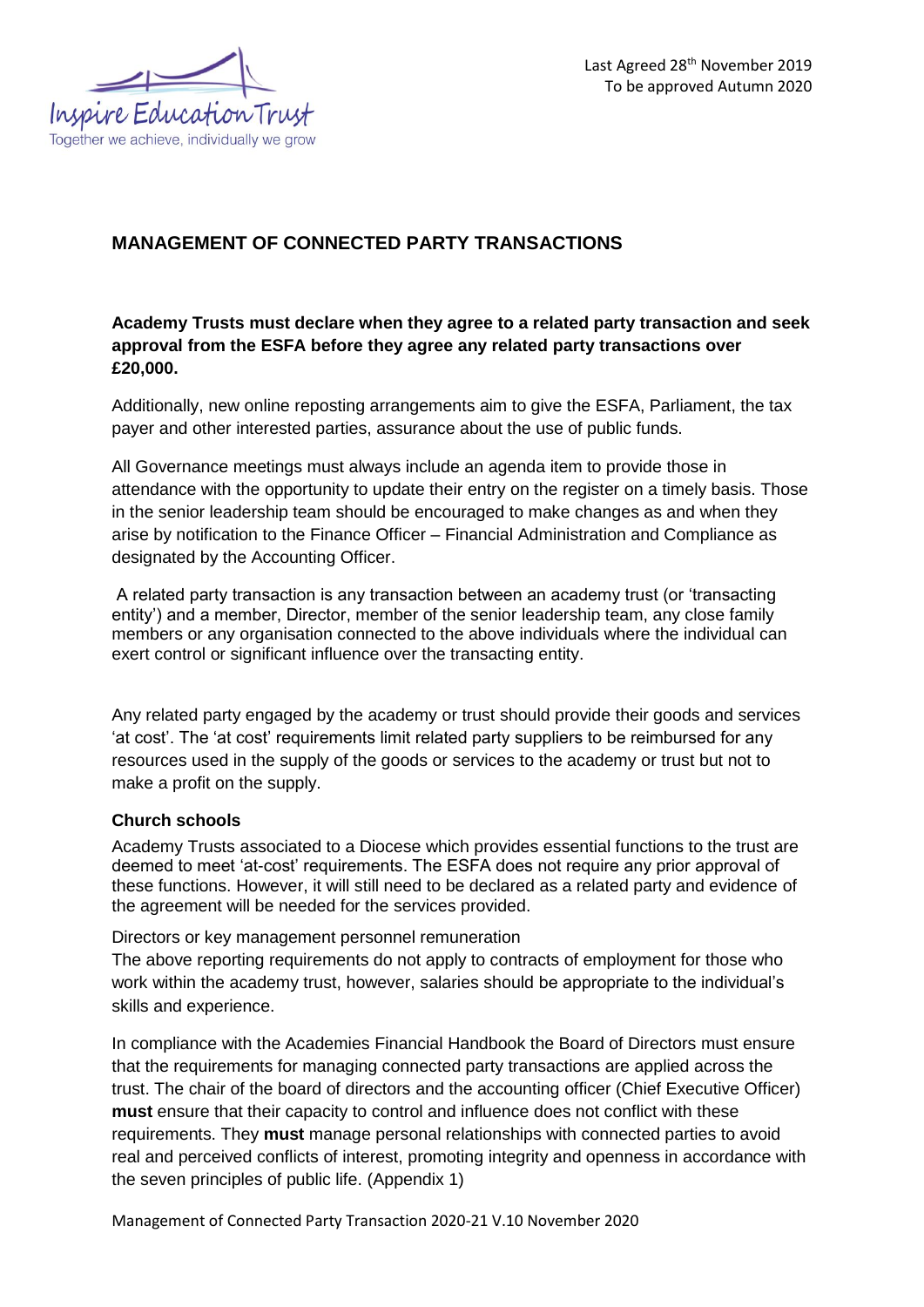The trust will maintain sufficient records and make sufficient disclosures in our annual accounts to evidence that the trusts transactions with connected parties have been conducted in accordance with the high standards of accountability and transparency required in the public sector.

### **Register of Interest**

The Finance Officer - Compliance and Administration will hold and maintain the trusts Register of Interests and will be informed by the clerk to Board of Directors or Clerk to LGB of any updates after each meeting.

Annual declaration forms (Appendix 2) will be completed in the Autumn term each year by the bellow groups as follows and collected and sent by the designated Officer to the Finance Officer - Compliance and Administration:

All stakeholders are asked on their declaration form to inform the accounting officer of any changes throughout the year via the Finance officer – Compliance and Administration.

Declaration of Interest is a standing item on all governance agendas.

| <b>GROUP</b>                | <b>ADMINISTERED BY</b>                          |
|-----------------------------|-------------------------------------------------|
| <b>MEMBERS</b>              | Finance Officer - Compliance and Administration |
| <b>CEO</b>                  |                                                 |
| Heads of Teaching and       |                                                 |
| Learning                    |                                                 |
| <b>Head of Operations</b>   |                                                 |
| <b>Premises Managers</b>    |                                                 |
| <b>ICT Team</b>             |                                                 |
| <b>Head of Finance</b>      | Finance Officer - Compliance and Administration |
| <b>Business Patterning</b>  |                                                 |
| <b>Finance Officer</b>      |                                                 |
| <b>Central Finance Team</b> |                                                 |
| Directors & Affiliated      | Clerk to the Board                              |
| Members of the Finance      |                                                 |
| & Audit Committee           |                                                 |
|                             |                                                 |
| <b>Local Governing Body</b> | Clerk to the LGB                                |
| Governors                   |                                                 |
| Head Teachers and           | <b>Office Managers</b>                          |
| Deputy Head Teachers        |                                                 |
| and Assistant Head          |                                                 |
| teachers                    |                                                 |
| School Administration       |                                                 |
| <b>Office Staff</b>         |                                                 |

The register will be regularly reviewed as it will be taken to the Finance & Audit committee in the spring term and will be checked by internal and external auditors.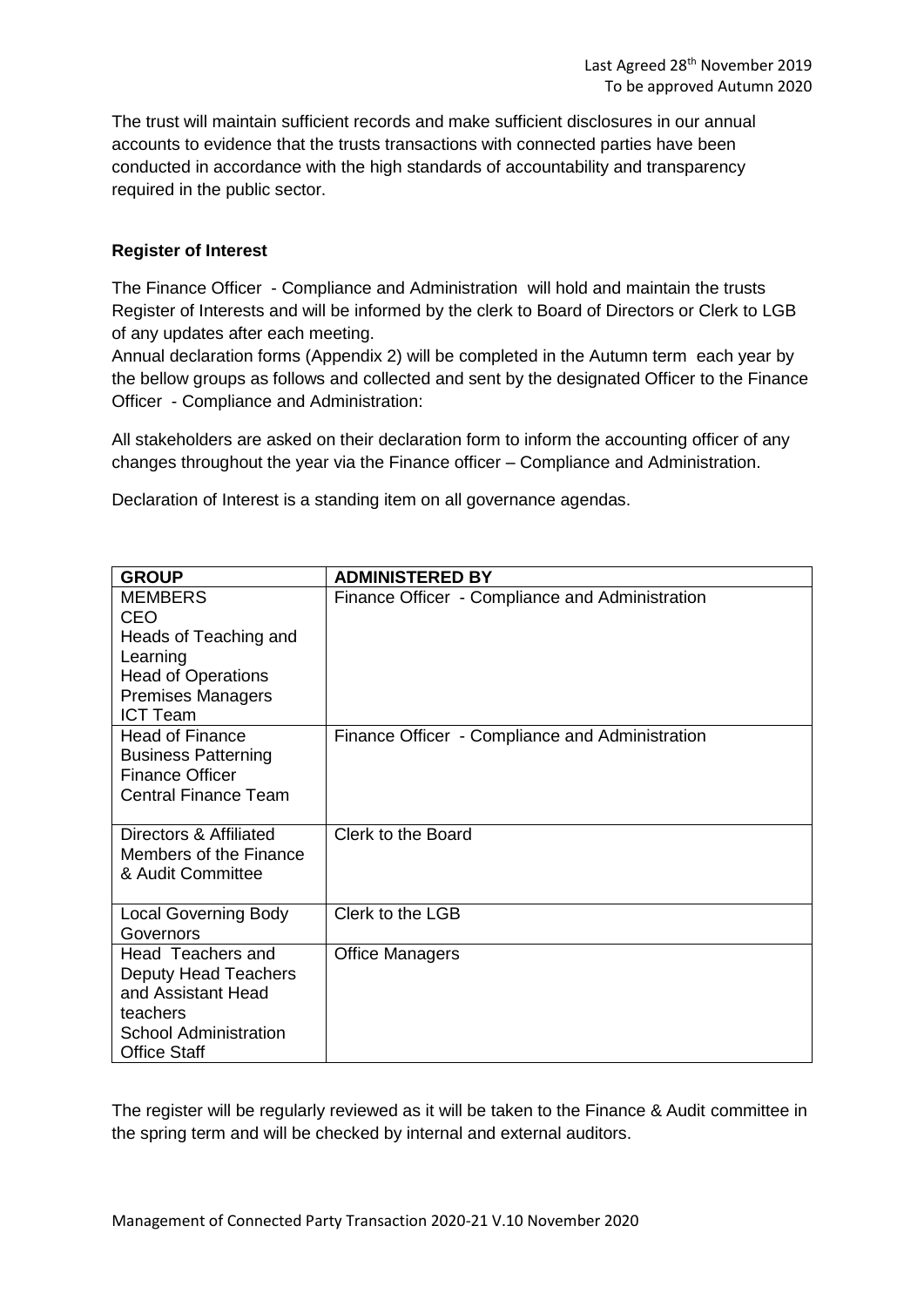Declarations of any pecuniary or connected party transactions are a standing item on all governance agendas and any recordings will be passed by the Clerk to the Head of Finance.

## **WEBSITE**

The trust will publish relevant business & pecuniary interests of members, trustees, local governors and accounting officers. This will be updated each year and on a adhoc basis if the register changes. This will be co- ordinated by the Finance Officer - Compliance and Administration.

The trust recognises that it **must** be transparent with it's with its governance arrangement.

The trust will publish on its website up to date details of its governance arrangements in readily accessible format which in order to be compliant with the Academies Financial Handbook must include:

- **The structure and remit of the:** 
	- o Members
	- o Board of Directors
	- o Its committees & local governing bodies
	- o The trusts scheme of delegation for governance functions
	- o Full names of the chair of each of the above
- **For each member who has served at any point over the past 12 months** 
	- o Their full name
	- o Date of appointment
	- o Date they stepped down if applicable
	- o Relevant business and pecuniary interests including Governance roles in other educational institutions
- **For each Director and Local Governor who has served at any point over the past twelve months:**
	- o Their full name
	- o Date of appointment
	- o Term of office
	- o Date they stepped down if applicable
	- o Who appointed them in accordance with our Articles
	- o Relevant business and pecuniary interests including Governance roles in other educational institutions

## • **Attendance**

- o For each Director their attendance records at Board & Committee meetings over the academic year. This record will form part of the statutory audit and the Governors report.
- o For each Local Governor their attendance records at Board & Committee meetings over the academic year.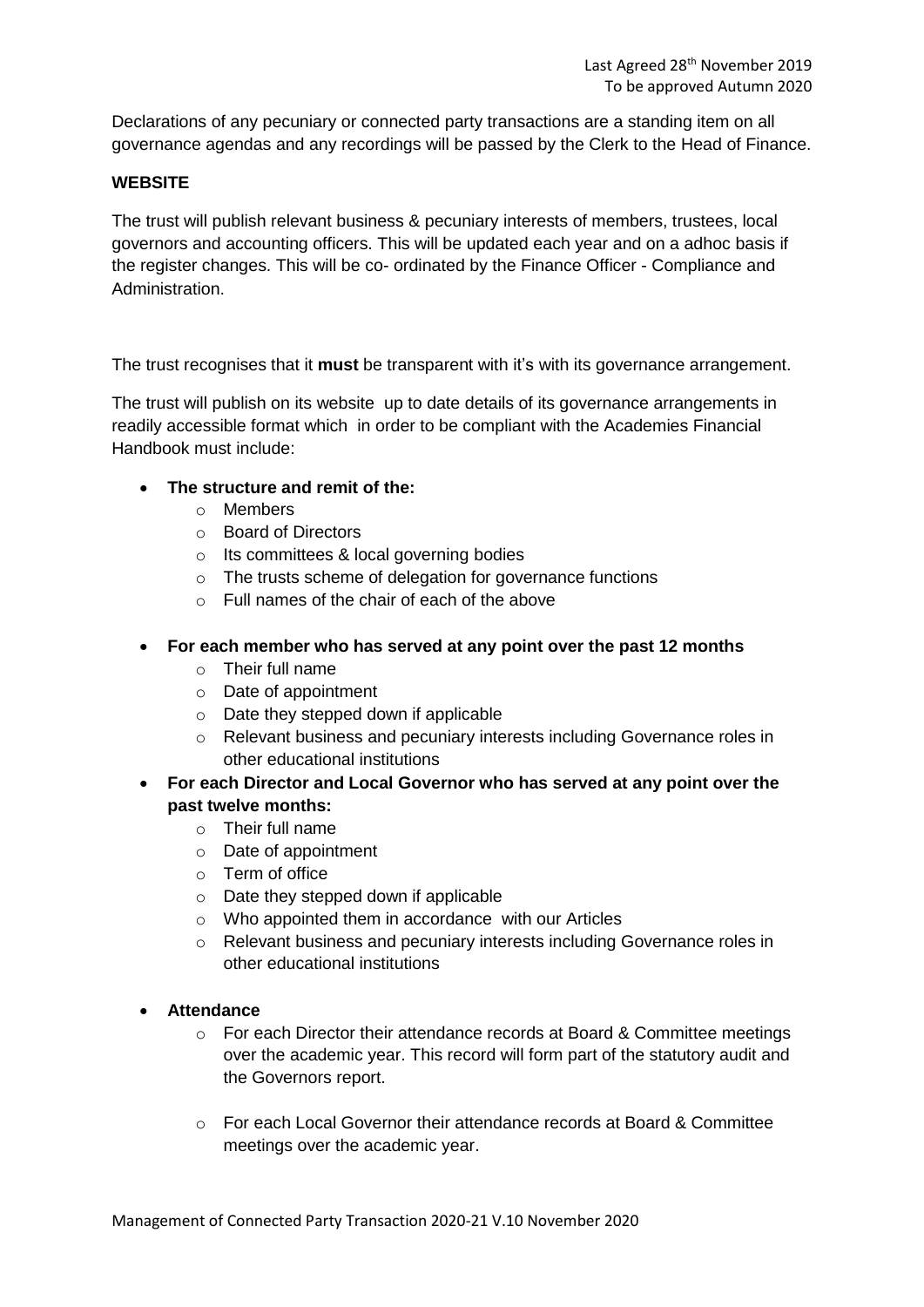**Date Agreed: TBC Autumn Term 2020**

**Accounting Officer** (Lois Whitehouse)

Munnne

**Chair of Finance & Audit Committee Signature**: (Sybil Hanson)

Sybil Haws On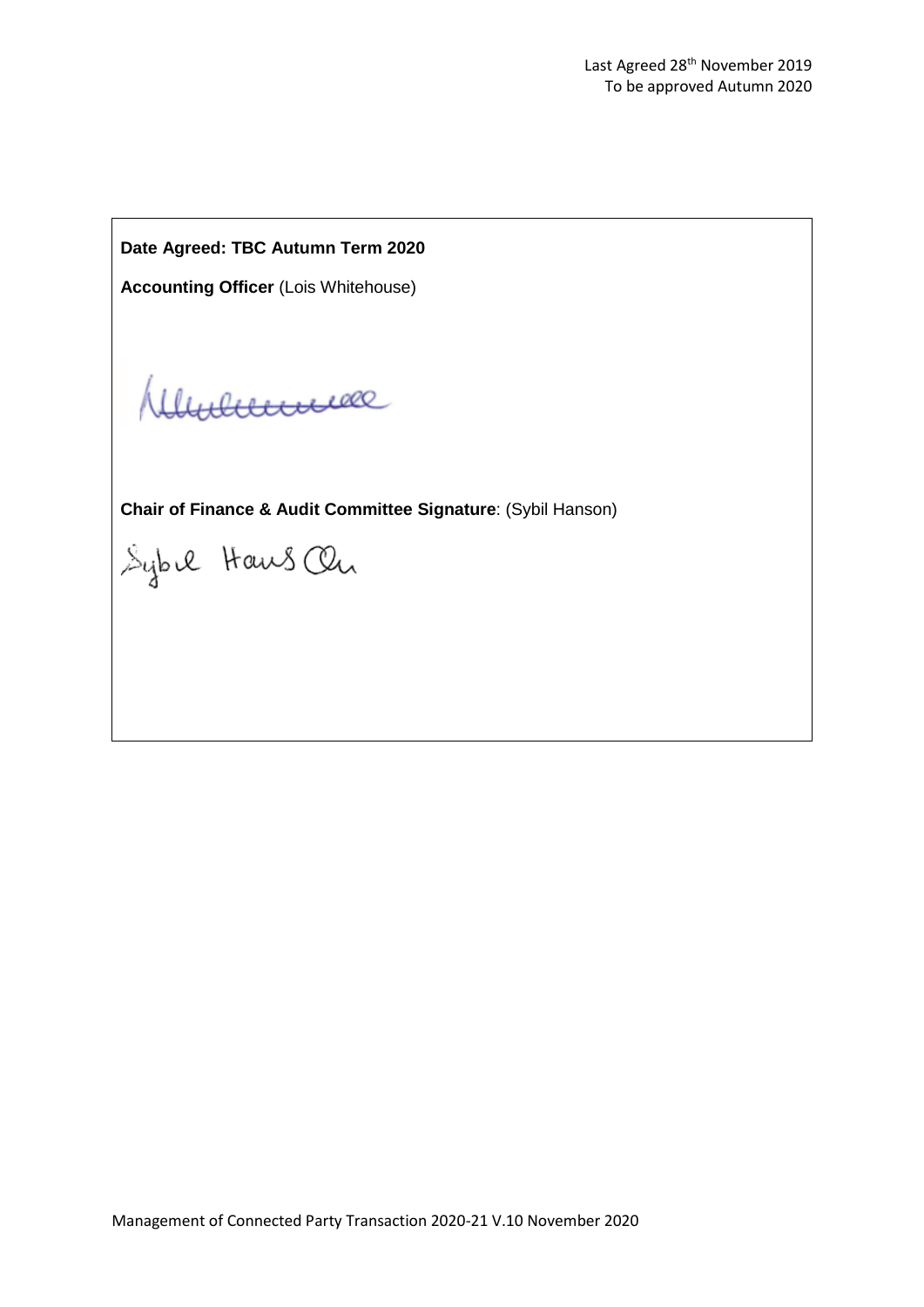**APPENDIX 1**

Seven Principles of Public Life:

### **SELFLESNESS**

Holders of public office should act solely in terms of the public interest

### **INTEGRITY**

Holders of public office must avoid placing themselves under any obligation to people or organisations that might try inappropriately to influence them in their work. They should not act or take decisions in order to gain financial or other benefit for themselves, their family, or their friends. They must declare and resolve any interests & relationships.

## **OBJECTIVITY**

Holders of public office must act and take decisions impartially, fairly and on merit, using the best evidence and without discrimination or bias.

## **ACCOUNTABILITY**

Holders of public office are accountable to the public for their decisions and actions and must submit themselves to the scrutiny necessary to ensure this.

#### **OPENNESS**

Holders of public office should act and take decisions in an open and transparent manner. Information should not be withheld from the public unless there are clear and lawful reasons for doing so.

### **HONESTY**

Holders of public office should be truthful.

Management of Connected Party Transaction 2020-21 V.10 November 2020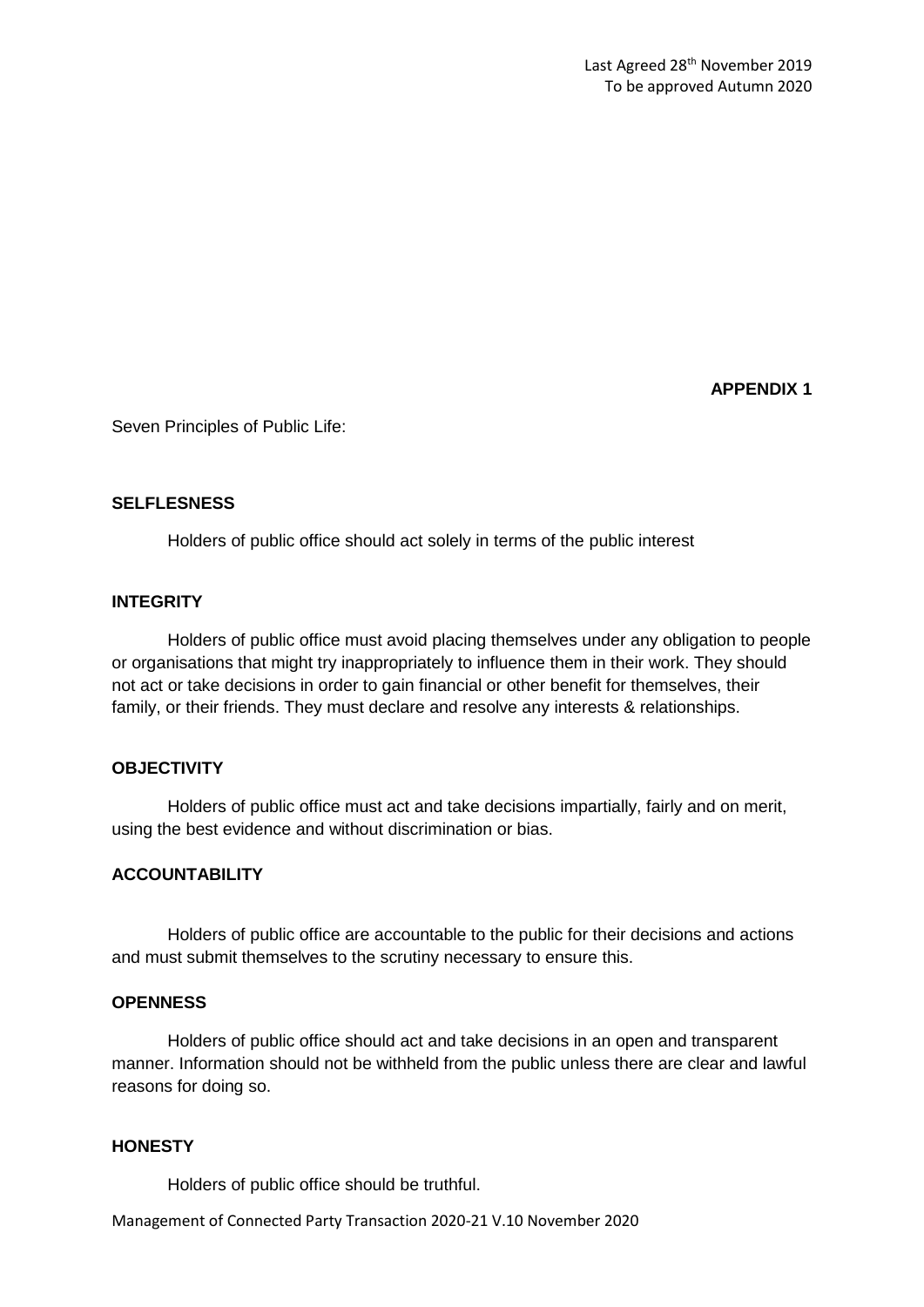### **LEADERSHIP**

Heads of public life should exhibit these principles in their own behaviour. They should actively promote and robustly support the principles and be willing to challenge poor behaviour where ever it occurs.

# **DECLARATION OF INTERESTS 2020-21**

Inspire Education Trust

## **Appendix 2**

Academy trusts **must** ensure that spending has been for the purpose intended and that there is probity in the use of public funds.

Academy trusts must be even-handed in their relationships with connected parties by ensuring that they comply with their statutory duties as company directors to avoid conflicts of interests, not to accept benefits from third parties, and to declare interest in proposed transactions or arrangements.

NAME: …………………………………………………………………………………………

POSITION:…………………………………………………………………………………….

I, and members of my immediate family have no financial or personal interests, such as a relationship with a local supplier, which could be perceived as an unfair influence on the decision making process relating to official school purchases.

I declare the following interests on behalf of myself and my immediate family, and to undertake to exclude myself from the decision making process relating to official school purchases. (**Please list all current declarations regardless of being previously declared)**

Please give specific details e.g. if Governor list actual school Name

| Name & relationship<br>to me | Organisation | <b>Nature of Business</b> | Nature of Interest |
|------------------------------|--------------|---------------------------|--------------------|
|                              |              |                           |                    |
|                              |              |                           |                    |
|                              |              |                           |                    |
|                              |              |                           |                    |

#### • *Directorships*

Management of Connected Party Transaction 2020-21 V.10 November 2020